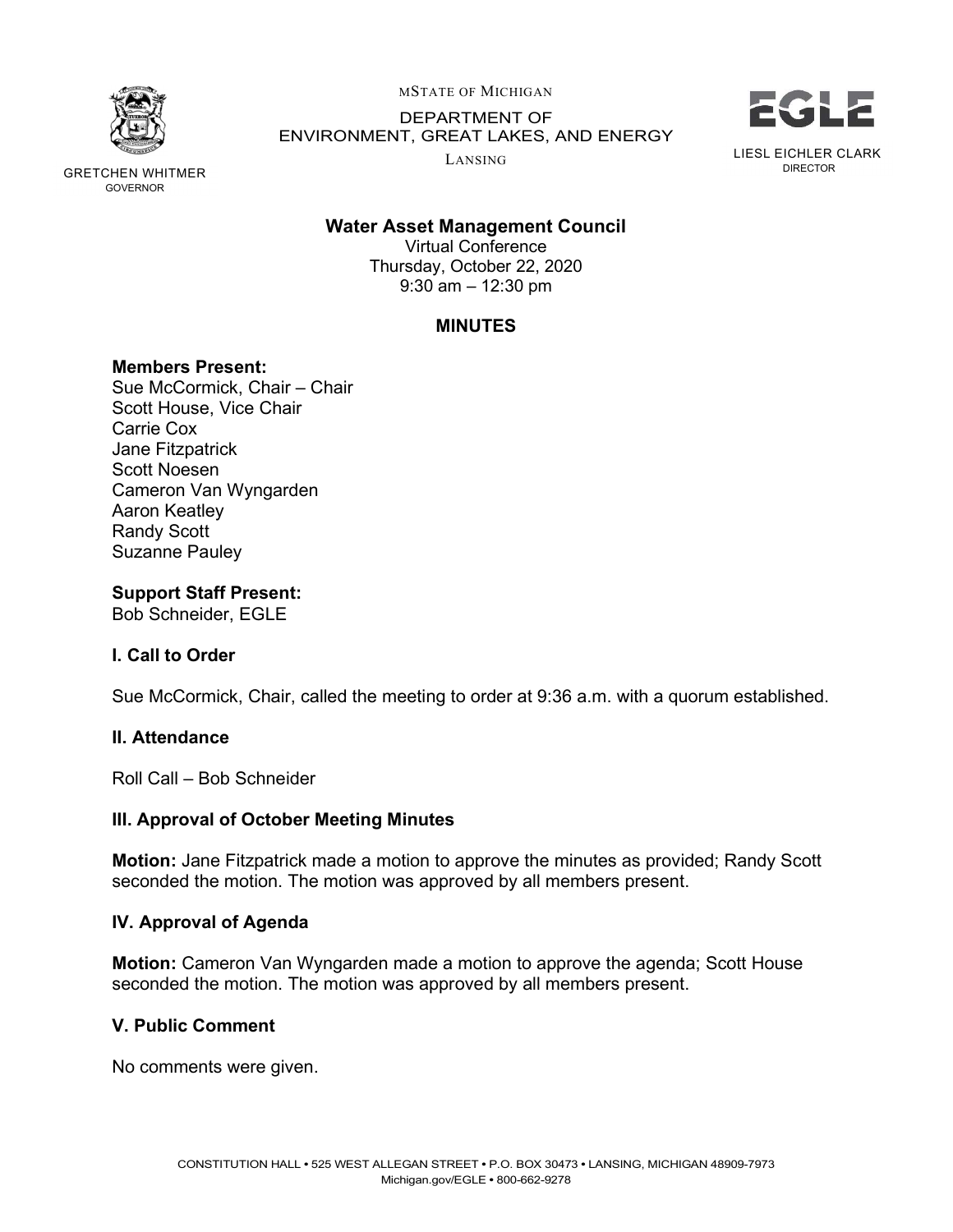# VI. Preparations update for survey roll out

 Survey instructions have been completed except for the integration of MIC Definitions. Production of instructional webinars for the survey rollout can be scheduled beginning early next year. The survey asset owner lists have been completed but may require inclusion of collection system asset owners once EGLE requirements come into effect. Surveys are completed with minor adjustments, which will require WMAC sign off.

## VII. Discussion and Review of Schedule for template submittals

 Scott House noted that pushing the survey launch into 2021 will allow for a smooth survey rollout and provide better coordination with EGLE collection system plans

Motion: Scott Noesen made a motion to officially move the survey launch date to Oct 2021; Jane Fitzpatrick seconded the motion. The motion was approved by all members present.

## VIII. Future strategy session

 A strategy session, virtual versus in-person, was discussed. Currently in-person meetings are unlikely to happen at this time. It was decided that a virtual meeting could be effectively used to discuss preliminary strategy ideas, followed up with a blended approach – virtual/in-person.

#### IX. MIC definitions progress report

 Scott House said significant progress had been made, reducing an initial 1460 definitions to 107 common definitions and general language to be used by all asset owners. Jessica Moy added MIC will approve the 107 integrated terms at their Dec. 10, 2020 meeting. MIC will seek approval of these definitions by WAMC and TAMC to support the effort.

## X. MIC Update

 Jessica Moy was pleased to announce that funding for MIC for continued operations was in the 2021 budget. The Asset Management Readiness Assessment Scale is being rolled out at the regional level. The Project Portal is expected to go live in January 2021. Aaron Keatley mentioned the recent EGLE announcement covering new grant and loan funding for projects around the state. On Dec. 10, 2020 MIC will vote on the recent WAMC nominations to for 3 council positions.

## X. Closing Remarks

 Jane Fitzpatrick commented on the aftereffects of the dam failure in Gladwin which has caused water table changes. Carrie Cox's office has been participating in the MIC readiness Assessment Scale and looks forward to the results. Cameron Van Wyngarden noted that many of WAMC's public information avenues, such as conferences and seminars, will not be functioning as usual in 2021. WAMC will need to look at other avenues to get their message out. Randy Scott is seeing an expanding interest in asset management. Aaron Keatley is excited about the new funding package, however EGLE will continue to experience workload issues in 2021. Sue McCormick noted that the state's economy and especially local governments will take time to recover.